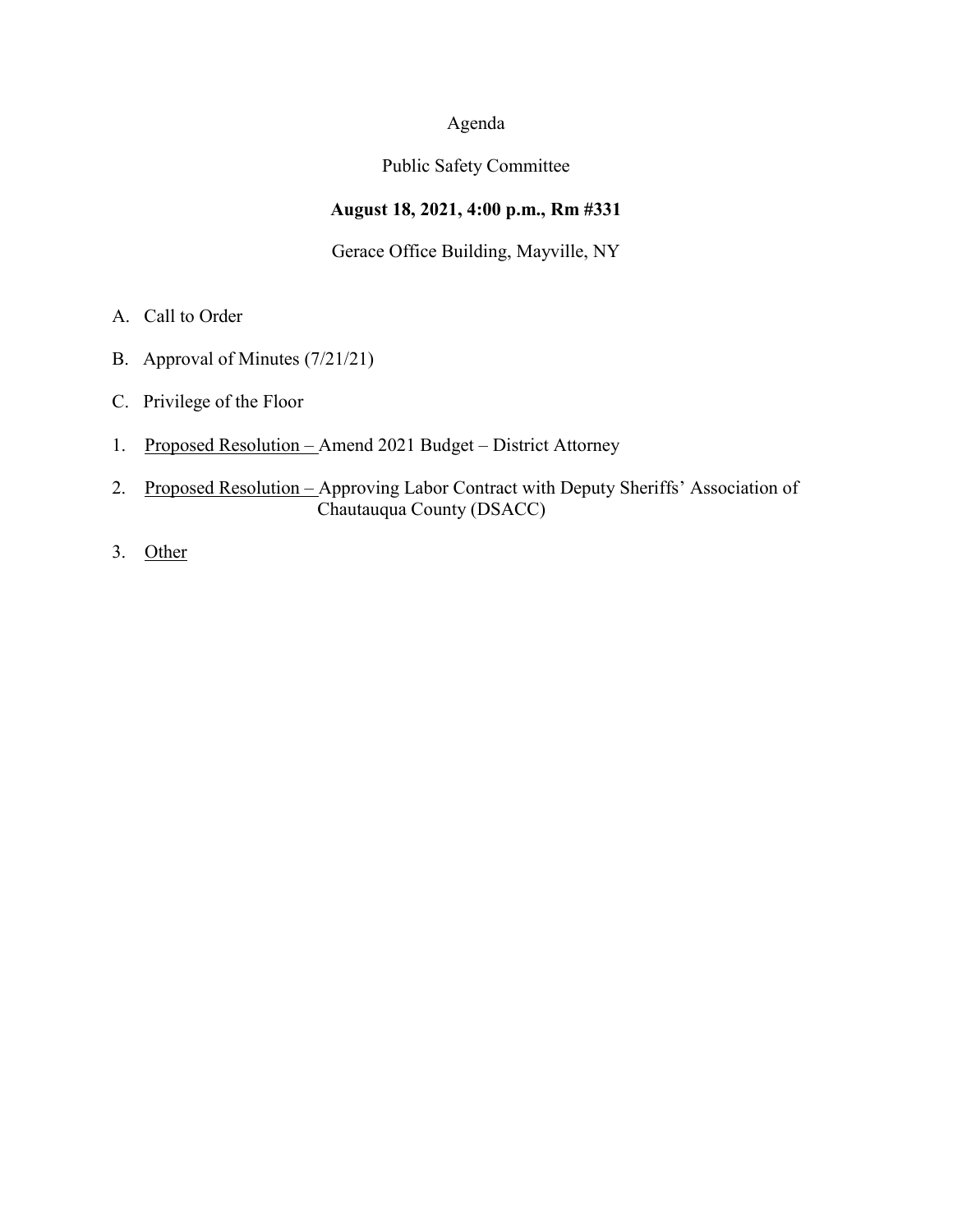#### **CHAUTAUQUA COUNTY RESOLUTION NO.\_\_\_\_\_\_\_\_\_\_\_\_\_**

**JLS 8/5/21 KMD 08/05/21 TMT 8/6/21 SMA 8/6/21 KLC 8/9/21 PMW 8/10/21**

**TITLE:** Amend 2021 Budget–District Attorney

**BY:** Public Safety and Audit & Control Committees:

**AT THE REQUEST OF:** County Executive Paul M. Wendel, Jr.:

WHEREAS, the District Attorney was awarded the Coronavirus Emergency Supplemental Funding Program grant through the United States Office of Justice Programs (OPJ) and the United States Department of Justice (DOJ) for a period of January 20, 2020 through January 31, 2022; and

WHEREAS, the funding was to assist the District Attorney's office with increased incremental expenses related to the COVID-19 pandemic; and

WHEREAS, the District Attorney's office did not incur any incremental increases due to the COVID-19 pandemic in 2021; and

WHEREAS, the District Attorney's office is not able to make any claims for reimbursement for expenses in 2021 to the United States DOJ; now therefore it be

RESOLVED, That the Director of Finance is hereby authorized and directed to make the following changes to the 2021 Adopted Budget:

#### DECREASE APPROPRIATION ACCOUNTS:

| $A.1165$                  | Personal Services - District Attorney |       | \$23,100 |
|---------------------------|---------------------------------------|-------|----------|
| $A.1165.---4$             | Contractual - District Attorney       |       | \$2,756  |
|                           |                                       | Total | \$25,856 |
| DECREASE REVENUE ACCOUNT: |                                       |       |          |
|                           | Federal Aid-OTHER PUBLIC SAFETY       |       |          |
| A.1165.----.R438.9000     | AlD                                   |       | \$25,856 |

**\_\_\_\_\_\_\_\_\_\_\_\_\_APPROVED**

\_\_\_\_\_\_\_\_\_\_\_\_\_\_\_\_\_\_\_\_\_\_\_\_\_\_\_\_\_\_\_\_\_\_ \_\_\_\_\_\_\_\_\_\_\_\_\_\_

**\_\_\_\_\_\_\_\_\_\_\_\_\_VETOES (VETO MESSAGE ATTACHED)**